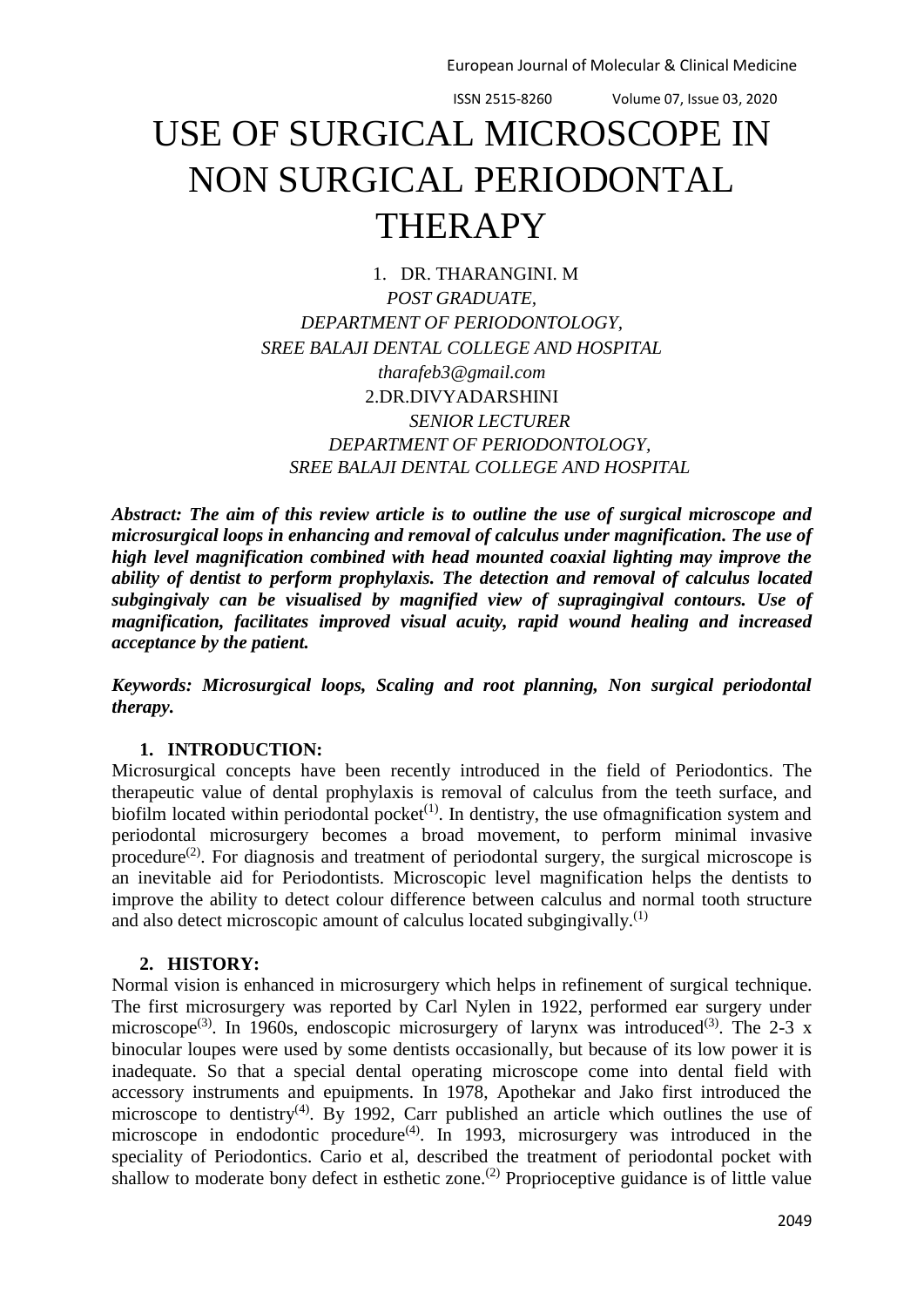#### European Journal of Molecular & Clinical Medicine

ISSN 2515-8260 Volume 07, Issue 03, 2020

under microscope, so visual guidance is used to make a midcourse correction of operating hand position to maximize fine movements required for treatment procedure. About 70-80% of typical periodontal procedure could be performed at magnification  $10{\text -}20\times$  and remaining could be with loupes under  $6-8\times$  using enhanced motor skills with surgical microscopes<sup>(2)</sup>.

## **SURGICAL MICROSCOPE AND ASSOCIATED EQUIPMENTS:**

Two types of stereoscopic microscopes are used in dentistry. First type is Greenough, which hastwo monocular microscopes arranged side by side at an angle so that two objectives focus on same object. The second type is Galilean type which is based on the application of magnification loupes combined with binocular viewing system. The working distance of operator in Galilean microscope is 200-300 mm from collimating lens to the subject. Other features include

- Coated optics with achromatic lenses which provides good optical resolution and efficient illumination,
- Fiberoptic coaxial illumination helps in focusing the light parallel to the microscope's optical axis to eliminate shadows $^{(2)}$
- Rotating variable magnification that allows the clinician to change working magnification easily.
- Assistant eye piece attachment facilitates the surgical assistant's visibility during microsurgery procedure. $(2)$
- Microvision allows definite visualisation of root surface deposits and irregularities.
- Video and still imaging cameras helps for documenting periodontal pathology and procedures, using a digital or 35mm image producing beam splitter camera  $\int$ attachment.<sup>(5)</sup>

### **ADVANTAGES OF MICROSCOPES IN PERIODONTICS:**

- Improved view of root surface helps for more definite removal of calculus and improved smoothness of the root surface.<sup>(4)</sup>
- Various postural and ergonomic method helps to reduce unwanted hand movementin more precise surgeries which reduce occupational pathology to practicing periodontics.(2)
- Smaller instrumentation helps in increased precision delivery of surgical skills which results in more accurate incision.<sup>(4)</sup>
- Smaller needles and sutures permits precise repositioning of tissue. $(4)$
- Microsurgery facilitates faster healing of smaller surgical wounds.
- $\bullet$  Highly accepted by patients.<sup>(2)</sup>

# **LIMITATIONS OF SURGICAL MICROSCOPE:**

- $\bullet$ Surgical operating microscope require training and practice to gain proficiency<sup>(2)</sup>
- The microscopic units need space for maneuverability and good external source of illumination in addition to its built in light system. $(2)$
- They are expensive $^{(2)}$

### **MICROSCOPIC AIDED SCALING AND ROOT PLANNING:**

 The root debridement is an inevitable component in periodontal therapy. Complete removal of subgingival calculus and root planning helps in new attachment of periodontal ligament. Improved view of root surfaces, permits more definitive removal of calculus and improved smoothness of root<sup> $(2)$ </sup>. The microscope helps the dentist to precise the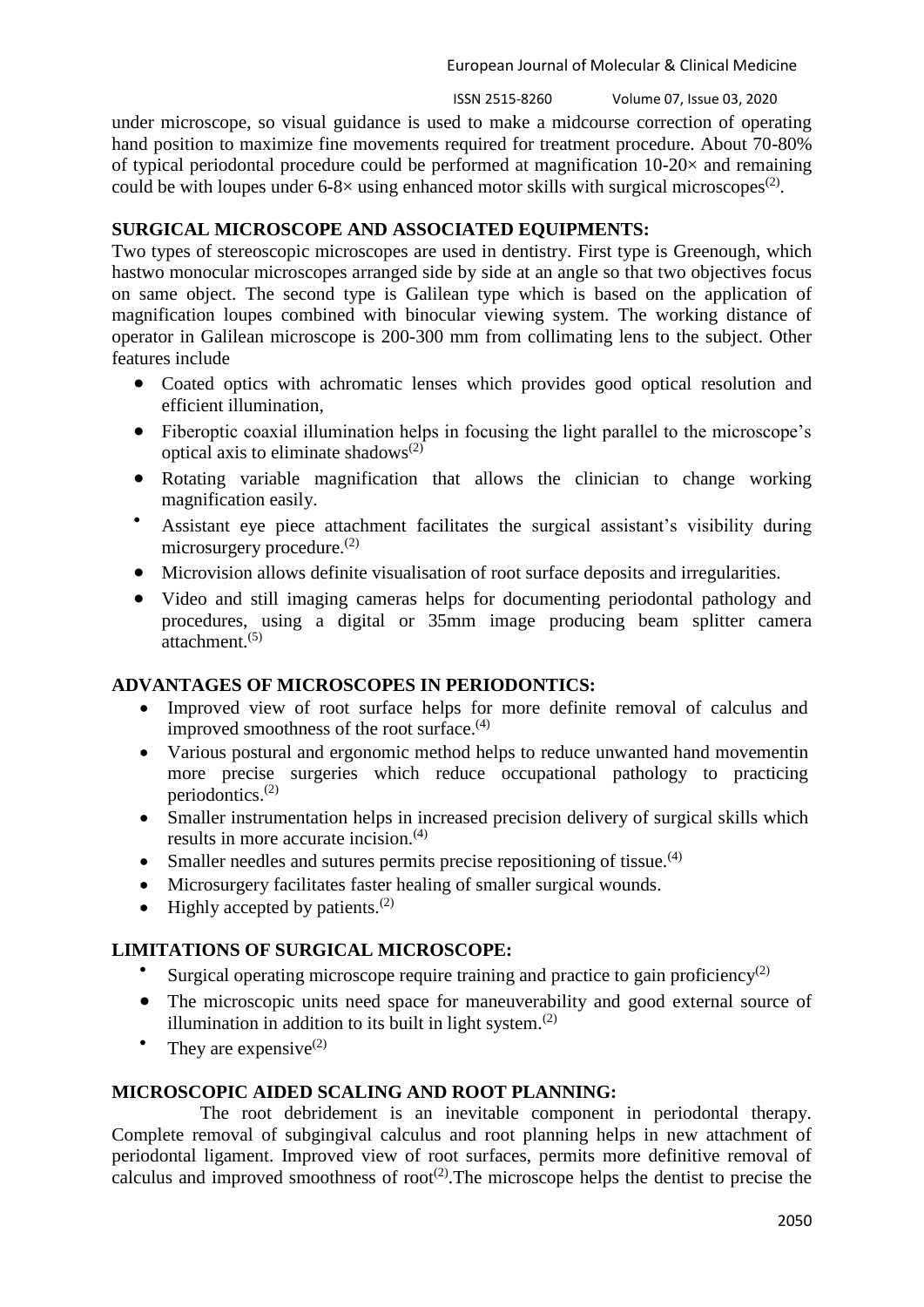ISSN 2515-8260 Volume 07, Issue 03, 2020

tactile sensitivity to determine the smooth and rough calculus. A tactile feeling is associated with microscopically small point on the tooth surface that is directly visible as point on supragingival tooth structure.Magnified view of the supragingival tooth surface, the angle in threedimensional space of the long axis of the tooth, the dimension of the perimeter of the tooth at the gingiva, and concavities on the supragingival clinical crown that indicate the furcations of roots or subgingival tooth surface concavities can be provided bymicroscopelevel magnification<sup>(1)</sup>. A magnified view of the interproximal area between two teeth allows a dentist to better determine the location of the interfaces between tooth structure, gingiva and alveolar bone, and the locations of the contact areas<sup> $(1)$ </sup>. The dentist can better estimate the dimension of the contact area in three-dimensional space from the buccal to the lingual direction, and the dimensions of the empty embrasure space between the teeth.

#### **DETECTION OF HARD CALCULUS USING MICROSCOPE:**

A dentist can use microscopically, precise tactile sensitivity to determine if there is calculus at any microscopically small point on a subgingival tooth surface and associate tactile sensation of smooth and rough point on a tooth surface. A tactile feeling may be associated with a microscopically small point on a tooth surface that is supragingival tooth structure, or a subgingival surface point, the location of which is inferred base on a magnified view of the angle and depth of penetration of a cavitron tip into a periodontal pocket<sup> $(1)$ </sup>. The dentist using microscope may observe that touching a cavitron tip to this apparent tooth "surface" results in microscopically small incremental increases in the depth of penetration of the cavitron tip towards the actual subgingival root surface. This increasing depth of penetration shows this subgingival "tooth surface" is actually subgingival calculus<sup>(1).</sup>

#### **ORIENTATION OF CAVITRON TIP:**

Microscopic -level magnification allows a dentist to efficiently angle a cavitron tip in threedimensional space so that the tip contacts calculus precisely. A cavitron tip tangential to the tooth surface, contacts multiple points on the tooth surface simultaneously, or only the tip of the cavitron may touch a single point on the tooth surface<sup> $(1)$ </sup>. A magnified observation of how the tip contacts a tooth surface allows a dentist to evaluate if a particular tip contact results in efficient removal of the calculus. With the microscope the dentist can determine at what precise angle and depth of penetration the cavitron tip contacts the subgingival tooth surface at each point along the tooth perimeter. A magnified view of a tooth allows a dentist to detect if the subgingival tooth structure is undercut, relative to the supragingival tooth structure and to angulate the cavitron tip accordingly to ensure that it contacts the undercut for a meticulous clean<sup>(1)</sup>. When the dentist places a cavitron tip interproximally or subgingivally and feels a hard structure, a magnified view allows a dentist to intelligently presume if this hard structure is calculus, tooth structure or alveolar bone, or if the tip is lodged between two proximal tooth surfaces that form the embrasure space $^{(1)}$ .

### **ASSESSING AND REMOVAL OF TOOTH STAINS**:

A dentist can better analyze the types and possible causes of a patient's tooth stains using microscope. Stained calculus collects in microscopic pits or depressions on a tooth surface. Microscopes helps to detect these pitted surfaces and aid in precise smoothening of the surfaces using an aluminum oxide composite polishing bur in a high-speed handpiece $(1)$ . Microscopic overhangs and ledges on composite restorations that catch and retain organic particles can also produce stains. Stains associated with deep pits or soft areas can be due to dental caries and would require direct restorations. Microscope-level magnification helps to detect a thin, square-shaped film of yellow discoloration on the facial surfaces of incisors,